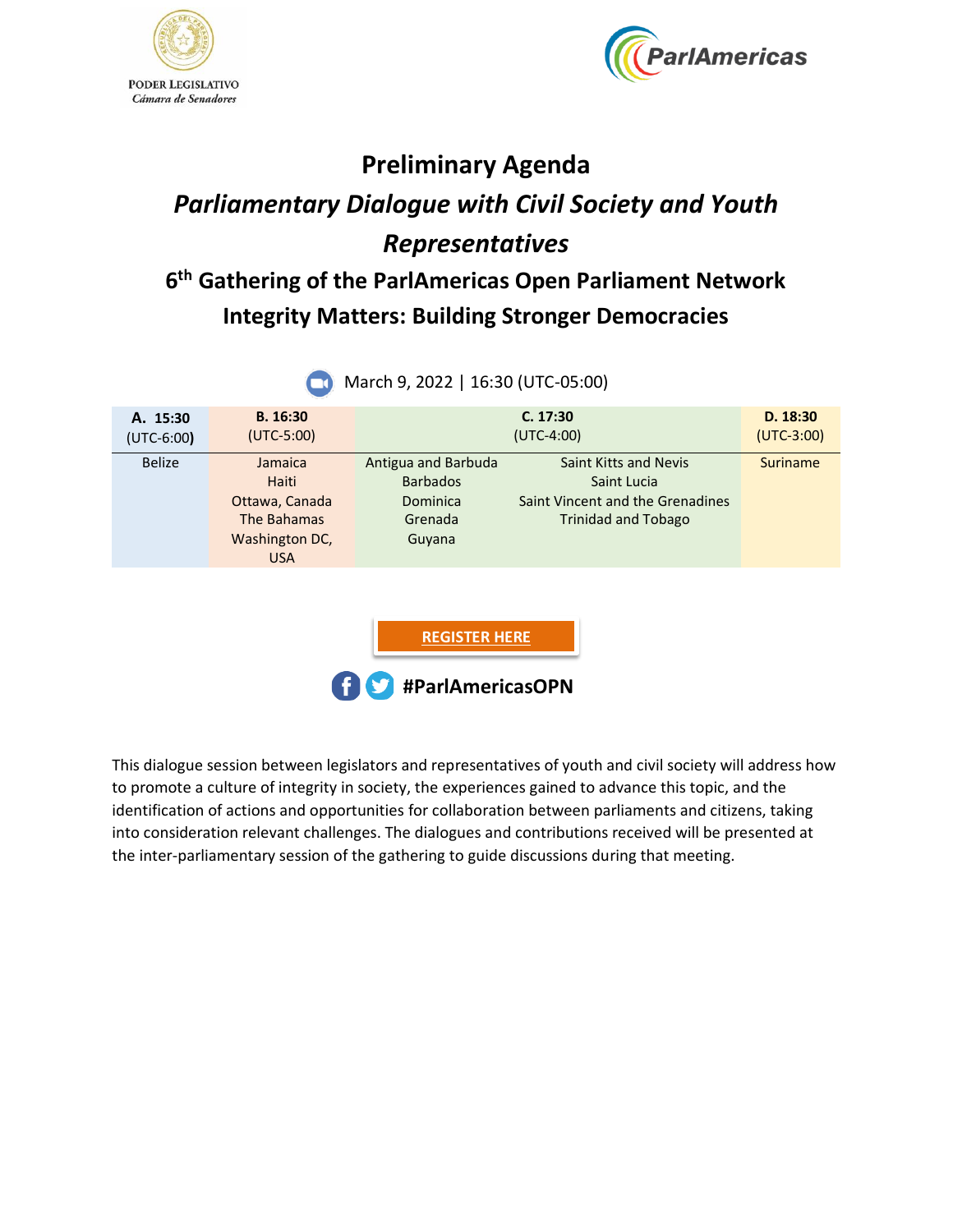



| A. $15:30 - 15:45$ | <b>Opening</b>                                                                                                                       |
|--------------------|--------------------------------------------------------------------------------------------------------------------------------------|
| B. $16:30 - 16:45$ | Senator Blanca Ovelar (Paraguay), president of ParlAmericas and member of<br>$\blacksquare$<br>the host parliament of the Gathering. |
| C. $17:30 - 17:45$ | Member of the Legislative Assembly Ana Lucía Delgado (Costa Rica), vice<br>۰.                                                        |
| D. $18:30 - 18:45$ | president for Central America of the Open Parliament Network                                                                         |

| A. $15:45 - 16:05$ | Keynote Address: Cultivating a Culture of Integrity                                                                                                                       |
|--------------------|---------------------------------------------------------------------------------------------------------------------------------------------------------------------------|
| B. $16:45 - 17:05$ | Dr. Daniel Ortega Nieto, senior governance specialist, World Bank Group<br>$\sim$                                                                                         |
| C. $17:45 - 18:05$ | Fostering a culture of integrity must be an objective that calls not only upon the<br>powers of the State but society as a whole, to ensure that interactions between the |
| D. $18:45 - 19:05$ | public and private sectors, civil society, and natural persons are mediated by the<br>highest ethical standards and always prioritize the interest of the common good.    |
|                    | This session will include a keypote address that will present the fundamental                                                                                             |

*This session will include a keynote address that will present the fundamental elements to promoting a culture of integrity that calls on society and the State, taking into consideration the shared responsibilities and leadership required to counteract corruption and strengthen good governance.*

| A. $16:05 - 16:25$    | <b>Q&amp;A Session</b> |
|-----------------------|------------------------|
| B. $17:05 - 17:25$    |                        |
| $C_{1}$ 18:05 - 18:25 |                        |
| D. $19:05 - 19:25$    |                        |

A. 16:25 – 17:25 **Moderated Dialogue: Leading with Integrity, Joint Actions in the Public Interest** Moderator: - The Honourable **René Cormier** (Canada), senator and vice-president for North America of the ParlAmericas Open Parliament Network Participants: - Senator **Jorge Querey Rojas** (Paraguay), rapporteur of the Open Parliament Committee Representative of the National Assembly of Ecuador - Honorable **Bishop Juan Edghill** (Guyana), Minister of Public Works - Ms. **Karina Kalpschtrej** (Argentina), director of Institutional Strengthening, Poder Ciudadano B. 17:25 – 18:25 C. 18:25 – 19:25 D.  $19:25 - 20:25$ 

> - Ms. **Svenja Bonnecke** (Chile), member of Chile Transparente and Coordinator of the SANCUS project